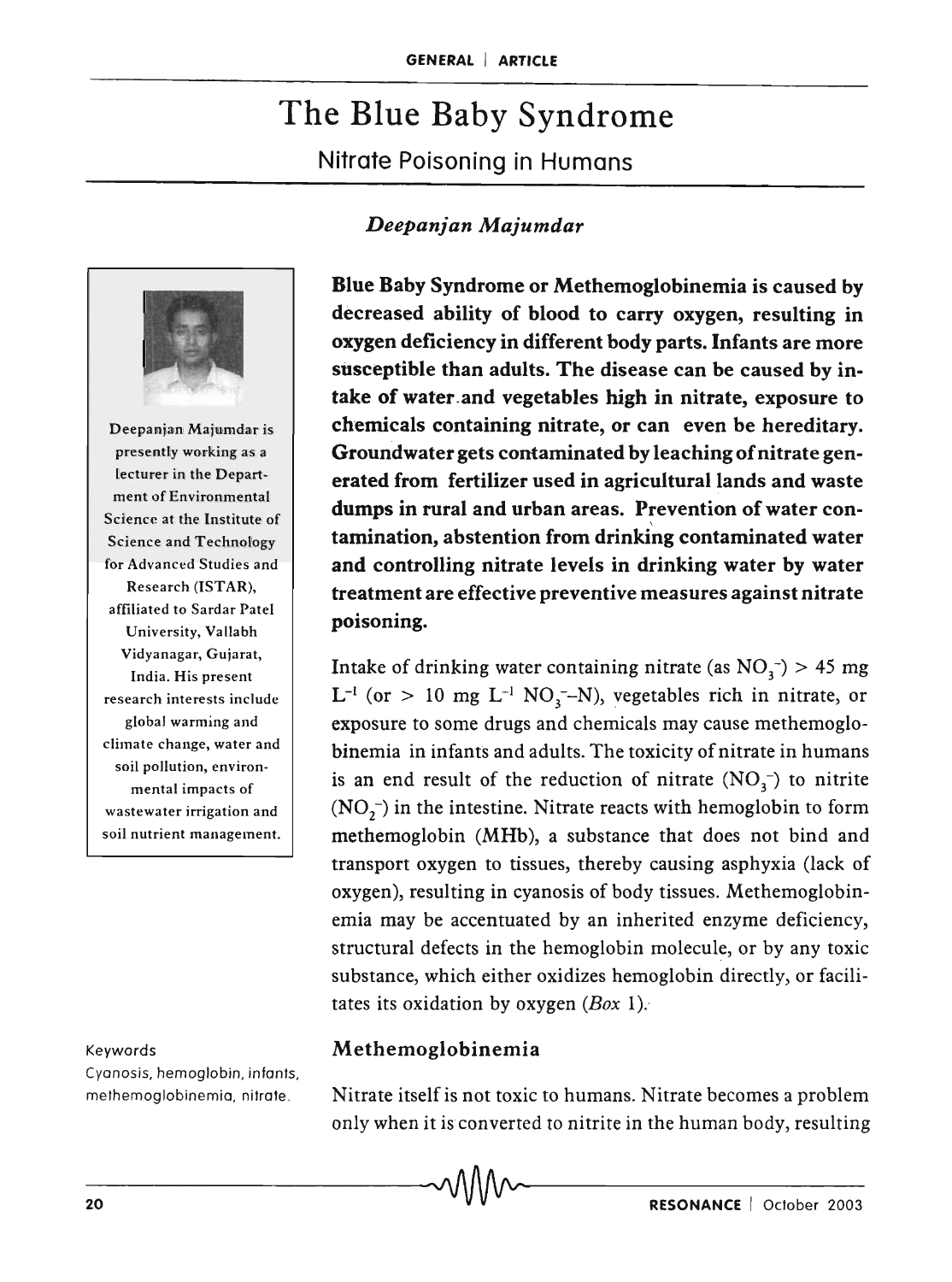| Box 1. Agents Implicated in Acquired Methemoglobinemia<br><b>Direct Oxidants</b> |                             |
|----------------------------------------------------------------------------------|-----------------------------|
|                                                                                  |                             |
| Amyl nitrite                                                                     | Well water high in nitrates |
| Ethyl nitrite                                                                    | Food high in nitrates       |
| Sodium nitrite                                                                   | Nitrous gases               |
| Ammonium nitrate                                                                 | Corning extract             |
| Silver nitrate                                                                   | Potassium chlorate          |
| Bismuth subnitrate                                                               |                             |
| Nitroglycerin                                                                    |                             |
| Quinines                                                                         |                             |
| <b>Indirect Agents</b>                                                           |                             |
| Sulfonamides                                                                     | Miscellaneous Compounds     |
| Sulfamethazole                                                                   | Acetanilid                  |
| Sulfanilamide                                                                    | Aminobenzenes               |
| Sulfapyridine                                                                    | Aminophenol                 |
| Sulfathiazole                                                                    | Benzocaine                  |
| Prontosil                                                                        | Nitrobenzene                |
|                                                                                  | Nitrotoluenes               |
| <b>Aniline Dyes</b>                                                              | Phenacetin                  |
| Diaper marking ink                                                               | Phenazopyridine             |
| Dyed blankets                                                                    | Phenylenediamine            |
| Laundry markings                                                                 | Prilocaine                  |
| Freshly dyed shoes                                                               | Resorcin                    |
| Red wax crayons                                                                  | Toluenediamine              |
|                                                                                  | Trinitrotoluene             |

in methemoglobinemia. Much of the ingested nitrate is usually absorbed before reaching the nitrate-reducing bacteria, which reside in the intestinal tract. Most' of the ingested nitrate is excreted within 24 hours mainly through urine, as well as through feces and sweat. If nitrate is introduced directly into the colon, methemoglobinemia is readily produced. Nitrite produced from nitrate enters the bloodstream mainly through the upper gastrointestinal tract. Nitrate is converted to nitrite by intestinal bacteria, and nitrite acts as the oxidizing agent to form MHb in the red blood cells.

Nitrate itself is not toxic to humans. Nitrate becomes a problem only when it is converted to nitrite in the human body, resulting in methemoglobinemia.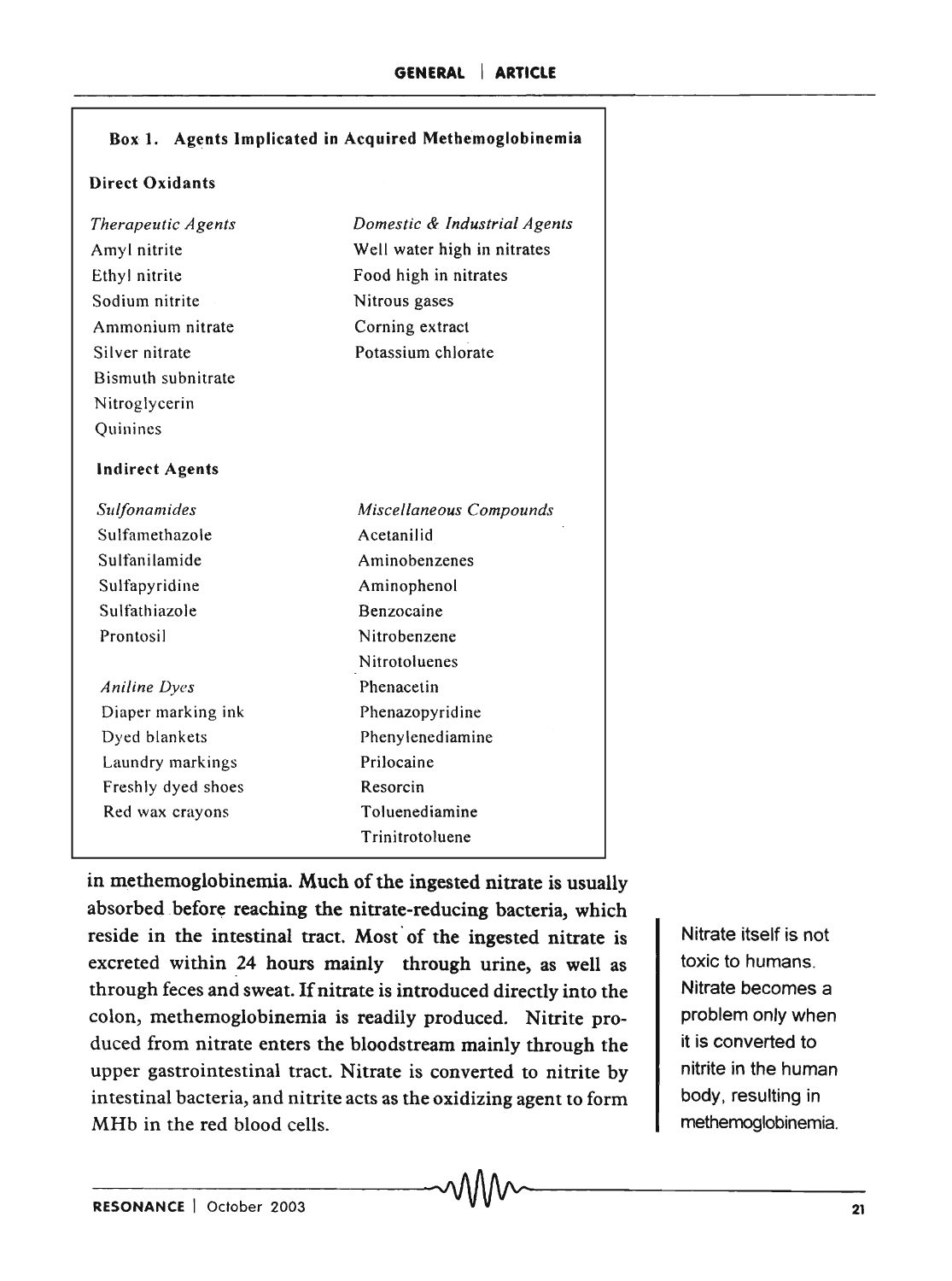Oxygen is required for all human tissues to enable them to combust food materials carried to them by blood and other body fluids. Hemoglobin in red blood cells carries oxygen to tissues from lungs by forming oxyhemoglobin. Oxygen is released in the tissues and deoxyhemoglobin is left behind to return to lungs for reoxygenation. For hemoglobin to act as a carrier, iron atom in the molecule has to be in the reduced  $(Fe^{+})$  state. When nitrite is absorbed in bloodstream, it oxidizes hemoglobin to MHb, a Fe<sup>+++</sup> compound with reduced oxygen transport capacity, as this compound contains iron in its highest oxidation state which is incapable of binding oxygen. Thus, nitrate reduces the total oxygen carrying capacity of the blood. As different parts of the body get deprived of oxygen, clinical symptoms of oxygen starvation start to appear, the main being cyanosis (derived from 'cyano', meaning dark blue; from Greek, .... kyanos). The lips or even the skin start to take on a blue colouration, hence the common name, the blue baby syndrome/ disease. Although persons of any age can suffer from methemoglobinemia, infants are particularly susceptible during the first four months of their life, as their total fluid intake per unit body weight is approximately three times more than that of adults. The pH of the stomach fluids in infants is also higher (5-7) than in adults  $(< 4)$ , which allows nitrate-reducing bacteria to grow in the upper gastrointestinal tract from which nitrite is relatively easily absorbed. In adults, as the stomach fluid is more acidic, the nitrate reducing bacteria live in the lower intestine, from which absorption of nitrite to the bloodstream does not occur. Gastrointestinal illness and diarrhoea in adults may allow the bacteria responsible for conversion of nitrate to nitrite to migrate from lower intestine to upper intestine and stomach, and increase the chances of nitrite formation prior to absorption in small intestine. Another reason why this disease is not commonly seen in adults is the presence of an enzyme, MHb reductase (erythrocyte cytochrome 5b-reductase), in the red blood cells of adults. This enzyme reduces MHb, and thus helps avoid the danger of methemoglobinemia in adults.

Although persons of any age can suffer from methemoglobinemia, infants are particularly susceptible during the first four months of their life, as their total fluid intake per unit body weight is approximately three times more than that of adults.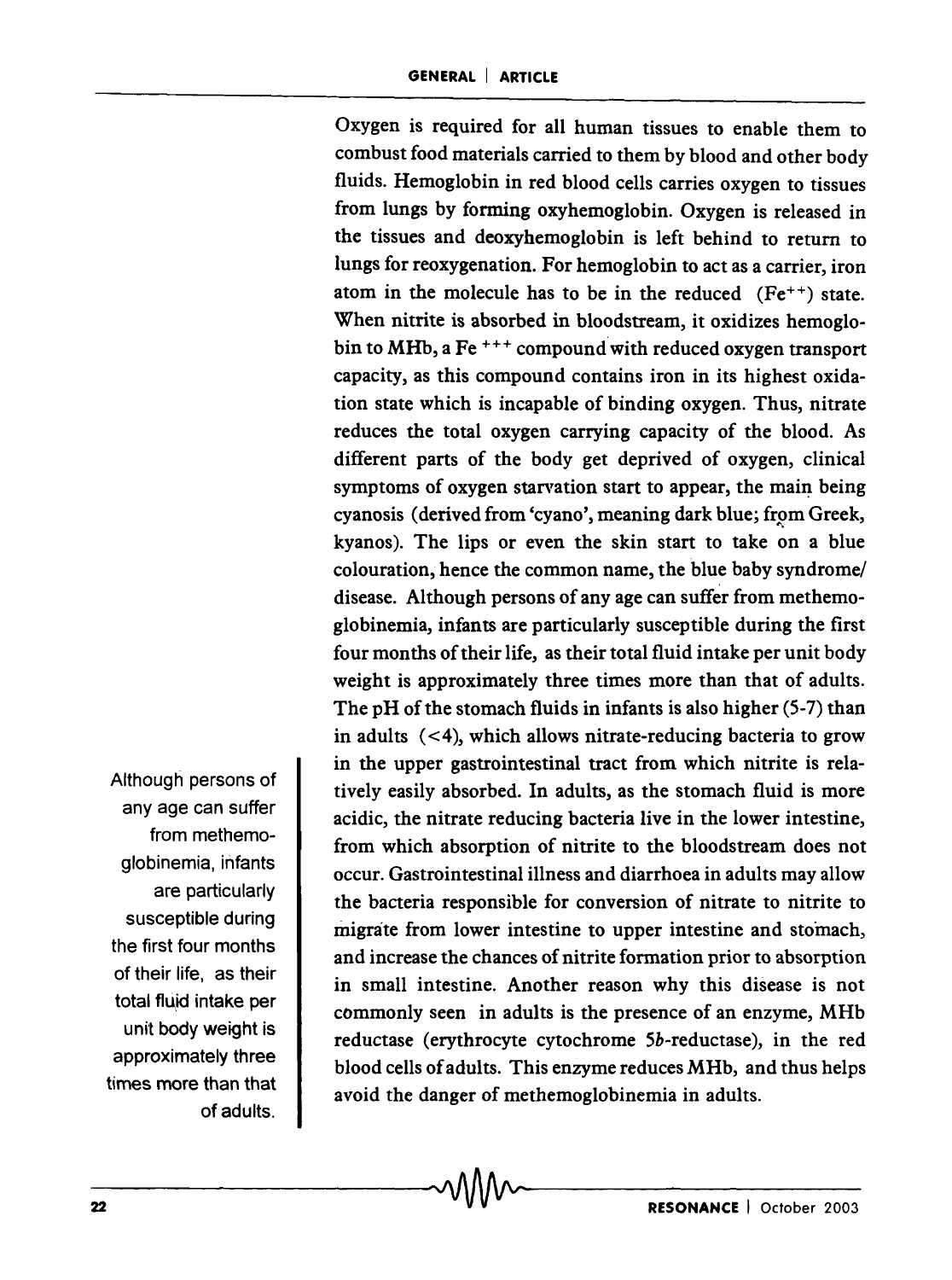Since hemoglobin is constantly exposed to oxidative stresses, small amounts of MHb are naturally formed all the time in the human body. MHb is produced at a slow, predictable rate in vivo by the escape of an electron from heme. Following loss of an electron, binding of oxygen by the oxidized heme cannot occur unless an electron is regained by means of reducing mechanisms within the cell. Because the capacity of red cells to reduce oxidized heme exceeds the spontaneous rate of heme oxidation by several hundredfold, only 0.5-2.0% of the total hemoglobin is in MHb form at given time. In normal adults, MHb are efficiently reduced again in a reaction catalyzed by MHb reductase. The most important pathway of MHb reduction utilizes NADH-MHb reductase for the transfer of an electron from NADH to heme. The reaction appears to proceed in two steps: (i) enzymatic reduction of cytochrome *b5,* followed by (ii) nonenzymatic transfer of an electron from reduced cytochrome  $b5$  to MHb *(Figure* 1 a). Another pathway for MHb reduction involves the direct transfer of electrons from ascorbic acid and glutathione to heme. The NADPH-dependent MHb reductase lacks an endogenous electron acceptor and is, therefore, physiologically inert. It may be 'activated', however, by an exogenous electron acceptor, such as methylene blue. The NADPH-dependent enzyme reduces methylene blue to leukomethylene blue, which rapidly reduces MHb nonenzymatically *(Figure* lb). Reduction of methylene blue to leukomethylene blue requires an

Figure 1. Metabolic pathways for the reduction of MHb to hemoglobin.

a. NADH-dependent MHb reductase pathway.

b. NADPH-dependent MHb reductase pathway, requiring an exogenous electron acceptor (methylene blue).

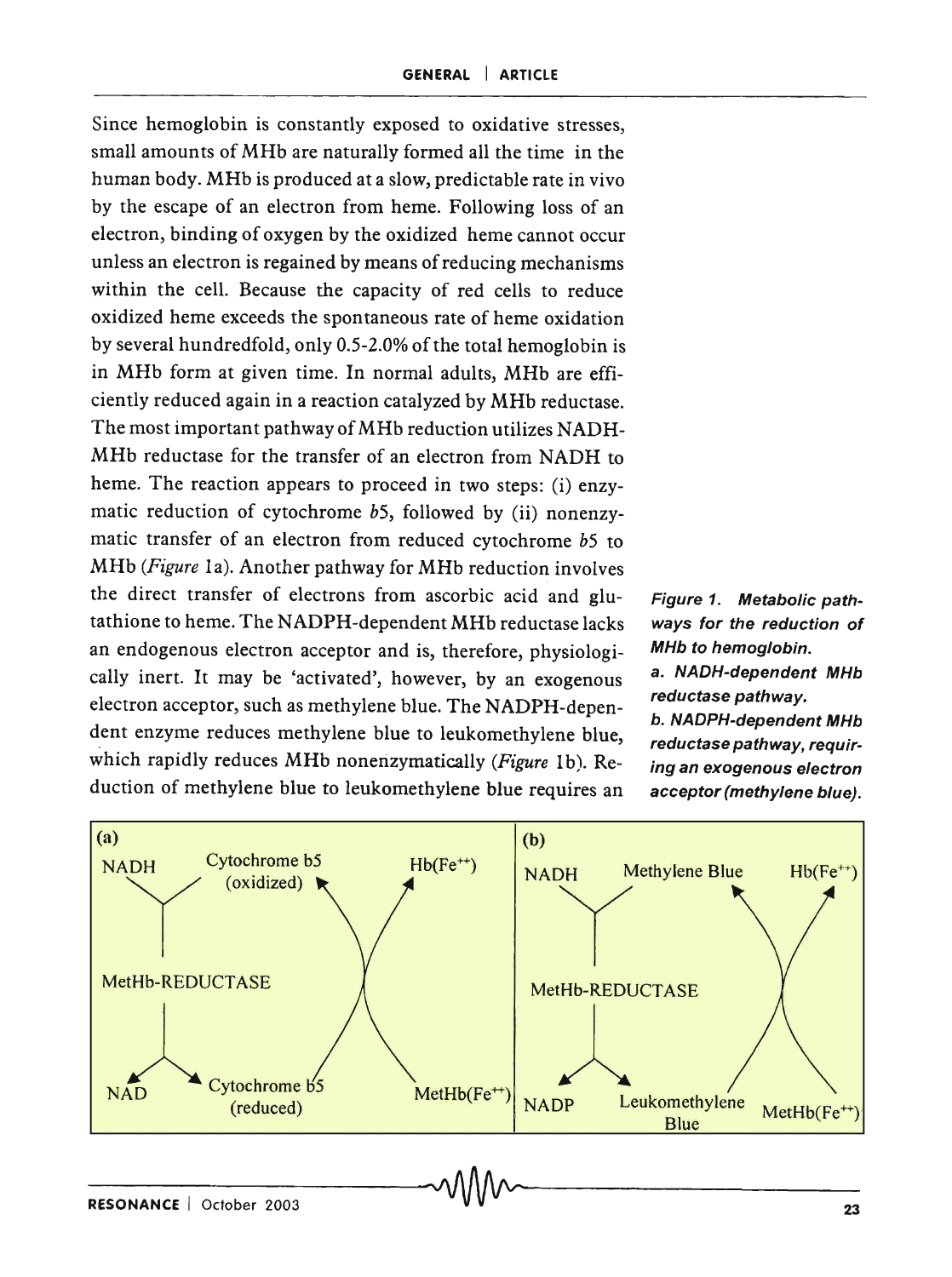At approximately 10% MHb levels, the body starts to take on a slaty gray appearance of cyanosis, and the disorder becomes clinically detectable. When MHb levels reach 40% or more of the total haemoglobin, the patient may collapse and become comatose, or die.

intact pentose phosphate pathway for regeneration of NADPH. Consequently, methylene blue is without effect on MHb levels in patients with glucose-6-phosphate dehydrogenase (G6PD) deficiency. Unfortunately, newborn infants have a very low concentration of the enzyme MHb reductase. This concentra~ tion remains low until the age of 4 years. Apart from this, fetal hemoglobin, present in infants, is highly susceptible to oxidation to form MHb. Moreover, poor excretory power of immature kidney in infants may favour retention of nitrite ion, which may aggravate the situation.

## Clinical Features

Infected infants show blueness around the mouth, hands, and feet and hence the common name 'blue baby syndrome' has come into being. At approximately 10% MHb levels, the body starts to take on a slaty gray appearance of cyanosis, and the disorder becomes clinically detectable. Diagnosis can confirm methemoglobinemia by eliminating other causes of cyanosis, and by spectrophotometric analysis of blood, which gives a characteristic absorption peak at 634 nm. Patients may show asthenia (loss of muscular strength), dizziness, headache, drowsiness, dyspnoea (lack of  $O_2$  supply and difficult respiration), chest pain, nausea, diarrhoea and troubled breathing. Other symptoms, like renal or liver injury, and hemolysis (lysis of blood cells) may occur. In extreme cases, there is marked lethargy, stupor, an increase in the production of saliva, loss of consciousness and seizures. If and when MHb levels reach 40% or more of the total haemoglobin, the patient may collapse and become comatose, or die.

## Treatment

Any patient with evidence of toxicity and/or methemoglobinemia levels > 30% should be treated. Mild cases do not require active treatment other than avoiding the contaminated source of drinking water and these patients usually recover within 24 to 72 hours, since MHb level automatically goes down to harmless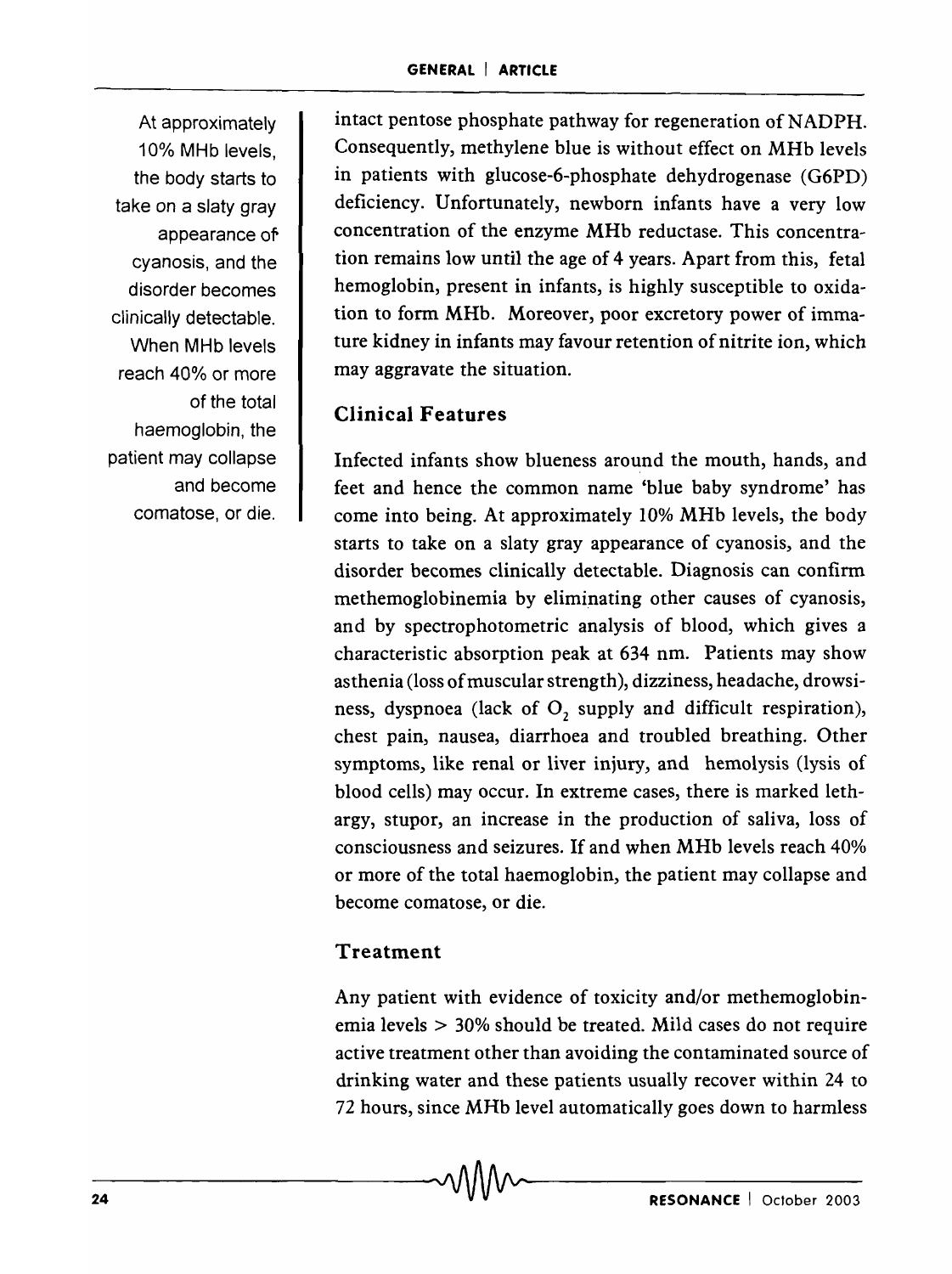levels. A severely affected person requires a therapy of methylene blue, which is optimum at  $1-2$  mg kg<sup>-1</sup> body wt., through a 1% solution of the same intravenously for a ten-minute period. This converts MHb to haemoglobin and gives immediate relief. Ascorbic acid, given orally in divided doses of 300 to 500 mg daily, also effects a slow, nonenzymatic reduction of MHb. Dietary intake of vitamin C has been found to help maintain lower levels of MHb by reducing nitrite to nitric oxide (NO). Vitamin E ( $\alpha$ -tocopherol) and some unsaturated acids e.g. ferulie acid, also act as nitrite scavengers. Emergency exchange blood transfusion is indicated when levels of MHb exceed 60- 70%, or if massive hemolysis occurs. Occasionally, in very severe cases, administration of high flow oxygen (100%) is done, which allows saturation of normal hemoglobin and increases dissolved oxygen.

#### *Hereditary Methemoglobinemia*

In contrast to acquired methemoglobinemia, the hereditary forms are rare. An autosomal recessive mode of transmission characterizes familial methemoglobinemia due to NADH-MHb reductase deficiency, and an autosomal dominant mode is characteristic of certain hemoglobin variants, which stabilize iron in the oxidized state.

Hereditary methemoglobinemia responsive to the administration of methylene blue or ascorbic acid was initially described in persons of European descent. Following the demonstration that these individuals were deficient in NADH-dependent MHb reductase, a near-global distribution of the disorder was recognized. Congenital deficiency of NADH-MHb reductase has been recognized as the cause of methemoglobinemia among Navajo and Alaskan Indians, Cubans, Indians, Chinese, and Japanese. Affected subjects are presumably homozygous for a rare, functionally abnormal allele of the enzyme, although double heterozygosity for two different variants has also been documented. The carrier or heterozygous state is characterized by intermediate levels of enzyme activity together with a greater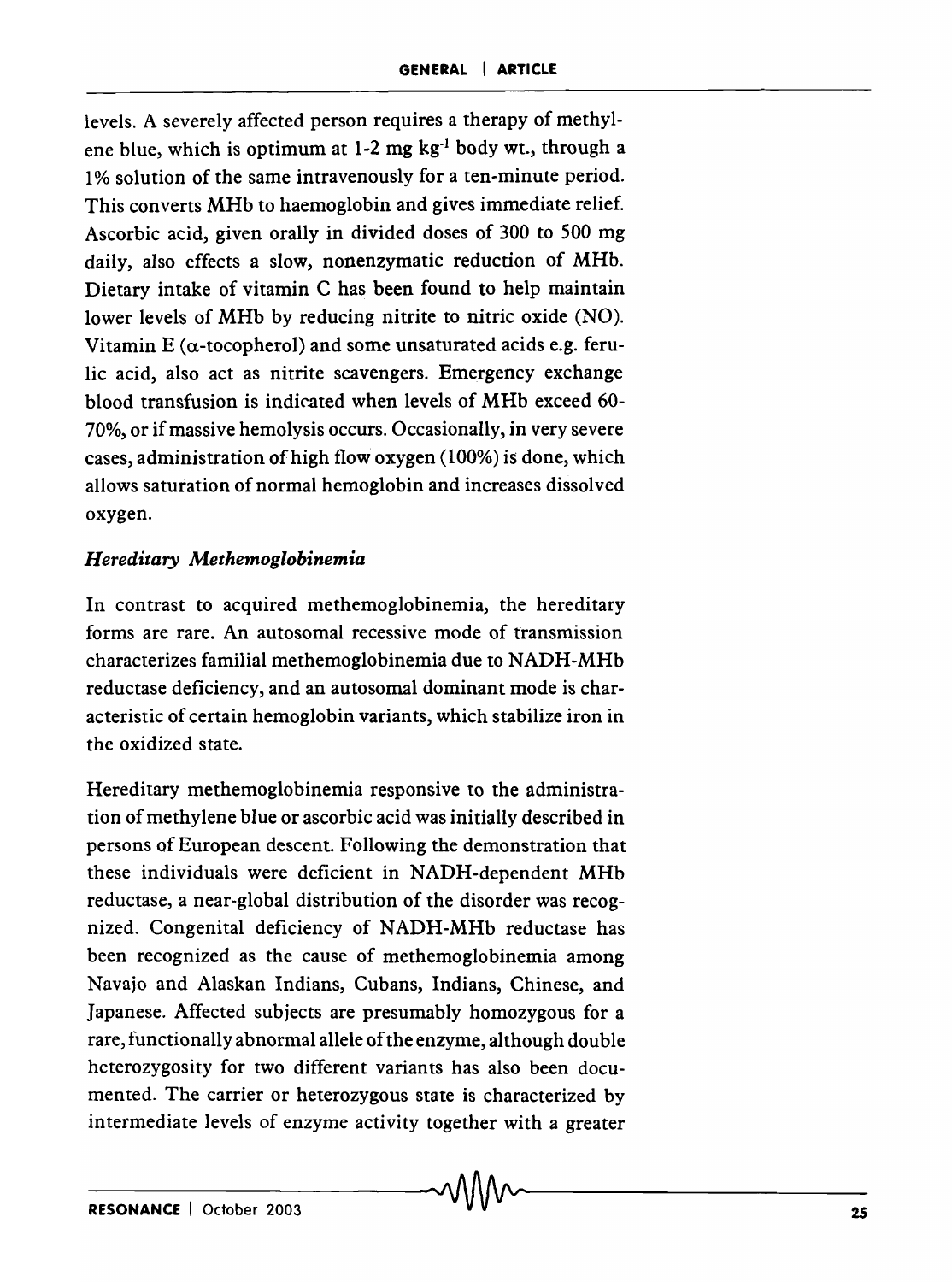than normal susceptibility to MHb formation following exposure to oxidants, drugs, and chemicals.

The sole clinical expression of enzyme deficiency is cyanosis, often dating from birth, in the absence of associated signs or symptoms, and with no evidence of cardiopulmonary disease. The hue may be slaty gray, gray-brown or violet. It is generalized over the whole body but is particularly noticeable in the lips, the mucous membranes of the mouth, the tongue, the palate, the nose, over the cheekbones, on the ears and in the nail beds. Untreated individuals generally maintain levels of MHb between 15 and 30%. Most of the MHb is segregated in a population of older cells. Methylene blue taken orally in doses of 100 to 300 mg daily, or ascorbic acid in doses of 500 mg daily is usually sufficient to maintain the level of MHb below 10%.

#### Sources of Nitrate Entering the Human Body

#### *Nitrate Contamination in Groundwater*

Nitrogen accumulates in the soil naturally from rainfall, plant debris, animal residues and microbial fixation of  $N$ , from atmosphere. Anthropogenic nitrate  $(NO<sub>3</sub><sup>-</sup>)$  comes to groundwater through nitrogenous fertilizers, organic manures, and human and industrial wastes *(Figure* 2). When nitrate-nitrogen supply exceeds plant demand, the groundwater gets contaminated by leaching which is the downward movement of  $NO<sub>3</sub><sup>-</sup>-N$  with water through the soil. The potential for  $NO<sub>3</sub>$ -N leaching is greater in sandy soils, but can occur on finer textured soils (e.g. clayey soils) also, albeit at a slower rate. In India, groundwater in many areas has been found to contain more than 45 mg  $\rm L^{-1} \, NO_{32}$ which is potentially dangerous to health, although concentration seems to vary with time, depending on season, farming practice, etc.

#### *Nitrate in Leafy Vegetables*

Leafy vegetables such as spinach, cauliflower, and cabbage generally have relatively high nitrate concentrations, which may be

Leafy vegetables such as spinach, cauliflower, and cabbage generally have relatively high nitrate concentrations, which may be even higher because of fertilization practices.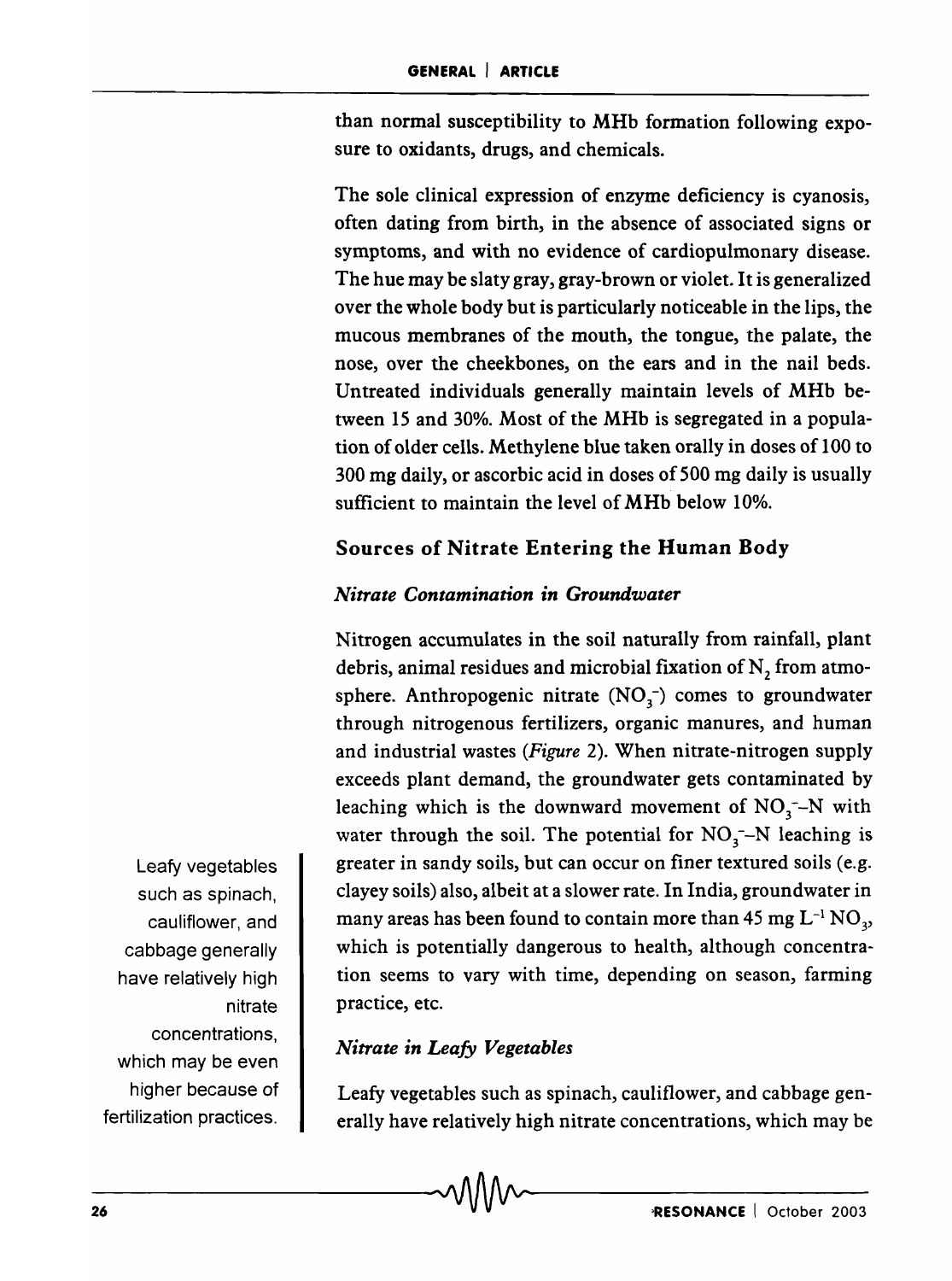GENERAL | ARTICLE



even higher because of fertilization practices. There have been several reports of methemoglobinemia following the consumption of spinach, but the conversion of nitrates to nitrites during storage, rather than the nitrates themselves was responsible for methemoglobinemia. Moreover, it has been suggested that other compounds, possibly ascorbic acid, present in leafy vegetables, may provide protection against in vivo reduction of nitrates to nitrites.

Figure 2. Formation and cycling of nitrate in the environment and its arrival in human and animal bodies [M: Mineralization; N: Nitrification; U: Uptake; D: Denitrification; E: Exudation; IF: Industrial fixation; B: Biomass addition to soil on death].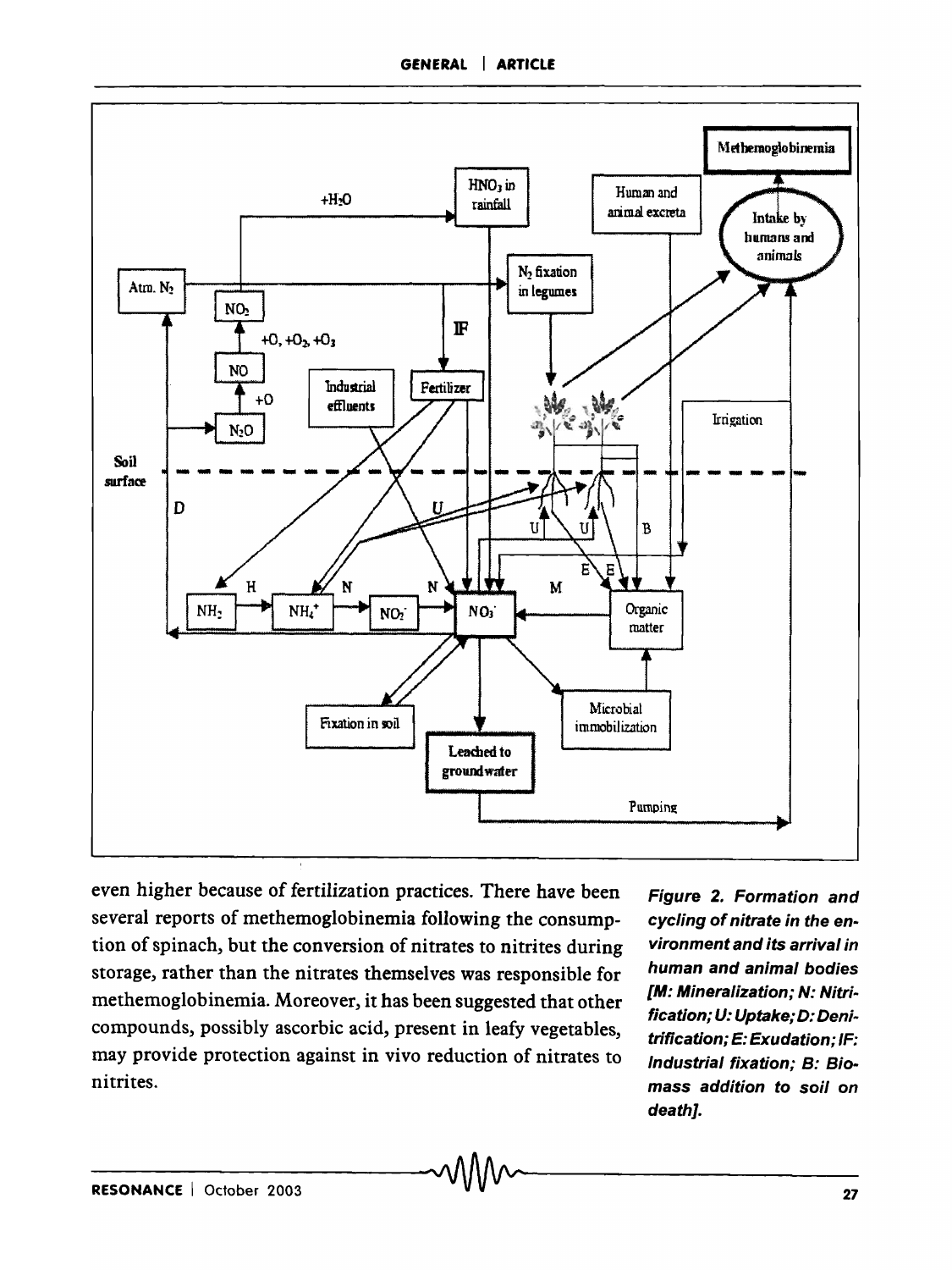#### *Nitrate Incorporation during Food Preparation*

Addition of high nitrate- or nitrite-containing water to a food product during preparation will increase the nitrate/nitrite content of the final product. Heating of the water either before its addition or as part of the preparation procedure will increase the nitrate/nitrite concentration. Since methemoglobinemia is caused by nitrites, rather than nitrates, conversion of nitrates to nitrites in food preparation procedures should be avoided. Discarding the cooking liquid of high-nitrate vegetables would lower nitrate content of the diet, but some other water-soluble nutrients, including vitamin C, also would be lost. Conventional home canning and freezing practices will minimize nitrate/ nitrite conversion by eliminating or limiting the microbial action responsible for the change.

#### *Nitrate from Chemicals*

Various chemical compounds used in home or industry as well as several therapeutic agents *(Box* 1) are capable of increasing the rate of heme oxidation 100 to 1000-fold, thereby overwhelming the capacity of erythrocytes to maintain hemoglobin in the reduced state. An indirect effect is postulated for certain aromatic amino and nitro compounds including acetanilid, phenacetin (Empirin, Anacin, Stanback), sulfonamides, phenazopyridine (Pyridium) and aniline dyes. Since most of these agents do not produce MHb in vitro, active intermediate compounds are presumed responsible. The ingestion of deodorant containing naphthalene and aniline or red wax crayons containing  $p$ nitro aniline, contact with marking ink, dyed blankets or laundry marks on diapers and benzocaine prilocaine, resorcin, aniline dyes or other aromatic compounds absorbed orally, rectally or percutaneously have been shown to lead to methemoglobinemia.

#### *Testing recommendations*

The only way to know if drinking water is contaminated with nitrates is to have it tested. It is recommended that water should be tested once every three years for nitrates, more often in an

The only way to know if drinking water is contaminated with nitrates is to have it tested. It is recommended that water should be tested once every three years for nitrates, more often in an area with a history of high nitrate levels.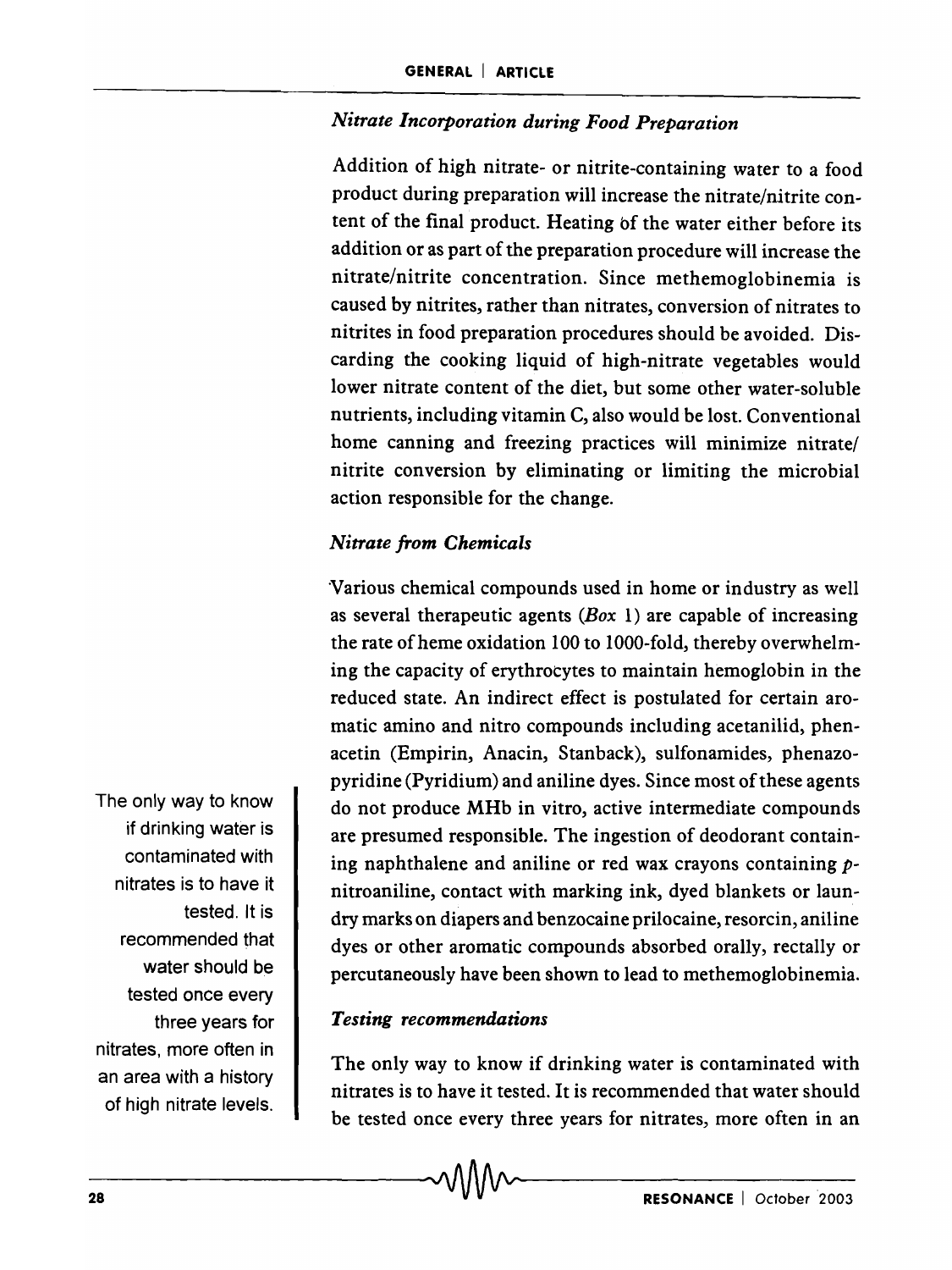area with a history of high nitrate levels, or if someone at home is at risk from nitrate contamination. Field tests for nitrate include diphenylamine blue (1% DPB in concentrated sulfuric acid) and nitrate dipsticks. The DPB test is more suitable to determine presence or absence of nitrate in suspected forages: a drop or two are applied on a cross-section of plant stalk material, then any dark blue color change is noted as an indicator of excessive nitrate content in the sample. Nitrate dipsticks are used primarily for testing water supplies. The dipstick method is rapid and gives indications of both nitrite and nitrate concentrations over a relatively wide range. Field tests are presumptive and should be confirmed by standard analytical methods at a recognized laboratory.

## Water Treatment Methods to Produce Low-nitrate Drinking Water

### *1. Distillation*

The distillation process involves heating water to boiling, resulting in evaporation, after which the resulting steam is collected and condensed using a cooled metal coil. Up to 99% of the nitrate-nitrogen can be removed by this process. Merely boiling water will increase rather than decrease the nitrate concentration. Some distillers use activated carbon filters to assist in removing any organic contaminants, whereas others any preheat the water before it enters the boiling chamber in order to help remove volatile organic contaminants.

### *2. Reverse Osmosis*

In reverse osmosis, pressure is applied to the impure water forcing the more concentrated water in a reverse direction through a semi-permeable membrane. As the water passes through, the membrane filters out most of the impurities. According to manufacturers' literature, from 85 to 95%· of the nitrate can be removed by this process. A. disadvantage of this method is that only about 30% of the water entering the reverse osmosis unit is recovered as treated water. The remaining 70% is Nitrate dipsticks are used primarily for testing water supplies. The dipstick method is rapid and gives indications of both nitrite and.nitrate concentrations over a relatively wide range.